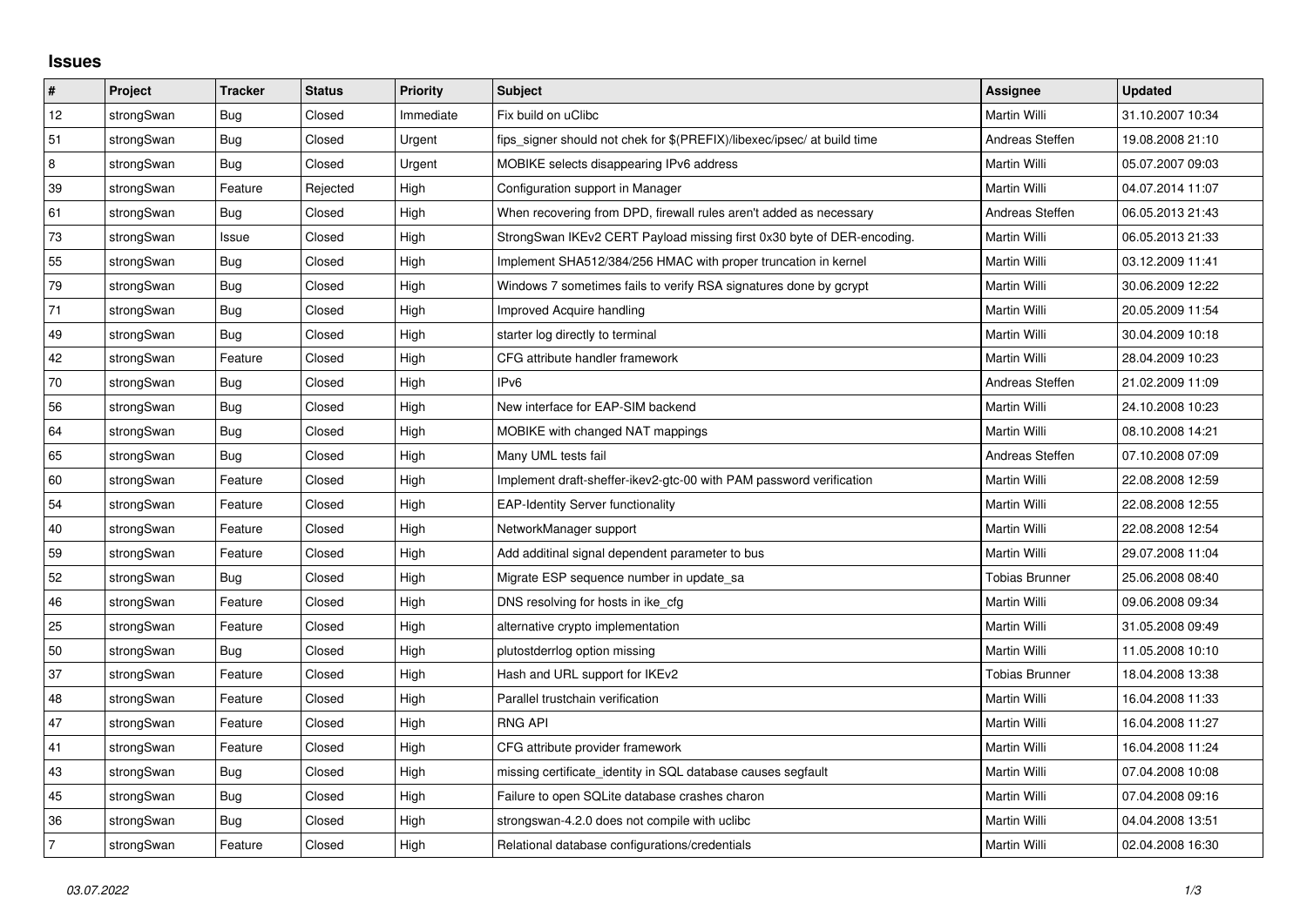| #              | Project    | <b>Tracker</b> | <b>Status</b> | <b>Priority</b> | <b>Subject</b>                                                              | Assignee            | <b>Updated</b>   |
|----------------|------------|----------------|---------------|-----------------|-----------------------------------------------------------------------------|---------------------|------------------|
| 30             | strongSwan | Feature        | Closed        | High            | Certificate caching                                                         | Martin Willi        | 02.04.2008 14:50 |
| 35             | strongSwan | <b>Bug</b>     | Closed        | High            | ikev2/ocsp-no-signer-cert scenario segfaults                                | Martin Willi        | 02.04.2008 09:45 |
| 34             | strongSwan | Bug            | Closed        | High            | ikev2/multi-level-ca-loop segfaults                                         | Martin Willi        | 31.03.2008 09:19 |
| 26             | strongSwan | Bug            | Closed        | High            | Port all tools to new crypto/credential APIs                                | <b>Martin Willi</b> | 21.03.2008 18:04 |
| 33             | strongSwan | Bug            | Closed        | High            | ikev2/crl-revoked scenario broken                                           | <b>Martin Willi</b> | 19.03.2008 19:02 |
| 31             | strongSwan | Bug            | Closed        | High            | ikev2/rw-eap-aka-rsa scenario fails                                         | Martin Willi        | 19.03.2008 15:25 |
| 32             | strongSwan | <b>Bug</b>     | Closed        | High            | ikev2/rw-no-idr scenario fails                                              | Martin Willi        | 19.03.2008 11:13 |
| 22             | strongSwan | Feature        | Closed        | High            | OCSP support                                                                | Martin Willi        | 10.03.2008 18:41 |
| 21             | strongSwan | Feature        | Closed        | High            | CRL support                                                                 | Martin Willi        | 10.03.2008 18:40 |
| 24             | strongSwan | Feature        | Closed        | High            | Update doxygen documentation                                                | <b>Martin Willi</b> | 22.02.2008 16:07 |
| 27             | strongSwan | Feature        | Closed        | High            | Create a database API                                                       | Martin Willi        | 19.02.2008 15:16 |
| 20             | strongSwan | Feature        | Closed        | High            | Pluggable fetcher plugins                                                   | Martin Willi        | 18.02.2008 09:58 |
| 16             | strongSwan | Feature        | Closed        | High            | Generic plugin architecture                                                 | <b>Martin Willi</b> | 15.02.2008 09:37 |
| 13             | strongSwan | Feature        | Closed        | High            | Implement a modular credential framework                                    | Martin Willi        | 15.02.2008 09:36 |
| 17             | strongSwan | Feature        | Closed        | High            | Pluggable crypto modules                                                    | <b>Martin Willi</b> | 15.02.2008 09:36 |
| 19             | strongSwan | Feature        | Closed        | High            | Include EAP-MD5 into trunk                                                  | Martin Willi        | 13.12.2007 09:48 |
| 18             | strongSwan | Feature        | Closed        | High            | Merge EAP-AKA module into trunk                                             | Martin Willi        | 13.12.2007 09:47 |
| 15             | strongSwan | Feature        | Closed        | High            | Implement rauthentication using RFC4478                                     | Martin Willi        | 30.11.2007 14:55 |
| 14             | strongSwan | Feature        | Closed        | High            | Initiate/Terminate IKE_SAs                                                  | Martin Willi        | 13.11.2007 14:04 |
| 6              | strongSwan | Feature        | Closed        | High            | XML based configuration interface: Control                                  | Martin Willi        | 13.11.2007 14:04 |
| $\overline{2}$ | strongSwan | Feature        | Closed        | High            | Complete MOBIKE support                                                     | Martin Willi        | 31.10.2007 10:30 |
| 11             | strongSwan | <b>Bug</b>     | Closed        | High            | Show IKE_SA status overview                                                 | Martin Willi        | 31.10.2007 10:29 |
| 10             | strongSwan | Bug            | Closed        | High            | distribution cannot be built because logout.cs template is missing in trunk | Martin Willi        | 18.09.2007 07:43 |
| 5              | strongSwan | Feature        | Closed        | High            | XML based configuration interface: Status query                             | Martin Willi        | 07.08.2007 08:49 |
| $\overline{4}$ | strongSwan | Feature        | Closed        | High            | XML based configuration interface: Infrastructure                           | Martin Willi        | 02.07.2007 16:30 |
| $\vert$ 1      | strongSwan | Feature        | Closed        | High            | Partial MOBIKE implementation                                               | <b>Martin Willi</b> | 02.07.2007 16:14 |
| 3              | strongSwan | Feature        | Closed        | High            | refactoring of thread management                                            | Martin Willi        | 29.06.2007 14:49 |
| 57             | strongSwan | Feature        | Closed        | Normal          | new pluto connection option: verify_identifier                              | Andreas Steffen     | 25.07.2013 10:07 |
| 68             | strongSwan | Issue          | Closed        | Normal          | ipsec pool - unknown IPSec command                                          | Martin Willi        | 06.05.2013 21:35 |
| 214            | strongSwan | Bug            | Closed        | Normal          | OS X lacks sem_timedwait                                                    | Martin Willi        | 20.08.2012 17:22 |
| 128            | strongSwan | Feature        | Closed        | Normal          | Plugin dependencies                                                         | Martin Willi        | 06.02.2012 10:51 |
| 129            | strongSwan | Feature        | Assigned      | Normal          | Relations between ike/child/peer cfg                                        | Martin Willi        | 06.02.2012 10:50 |
| 100            | strongSwan | Feature        | Closed        | Normal          | Derive traffic selectors from authentication process                        | <b>Martin Willi</b> | 23.07.2010 16:53 |